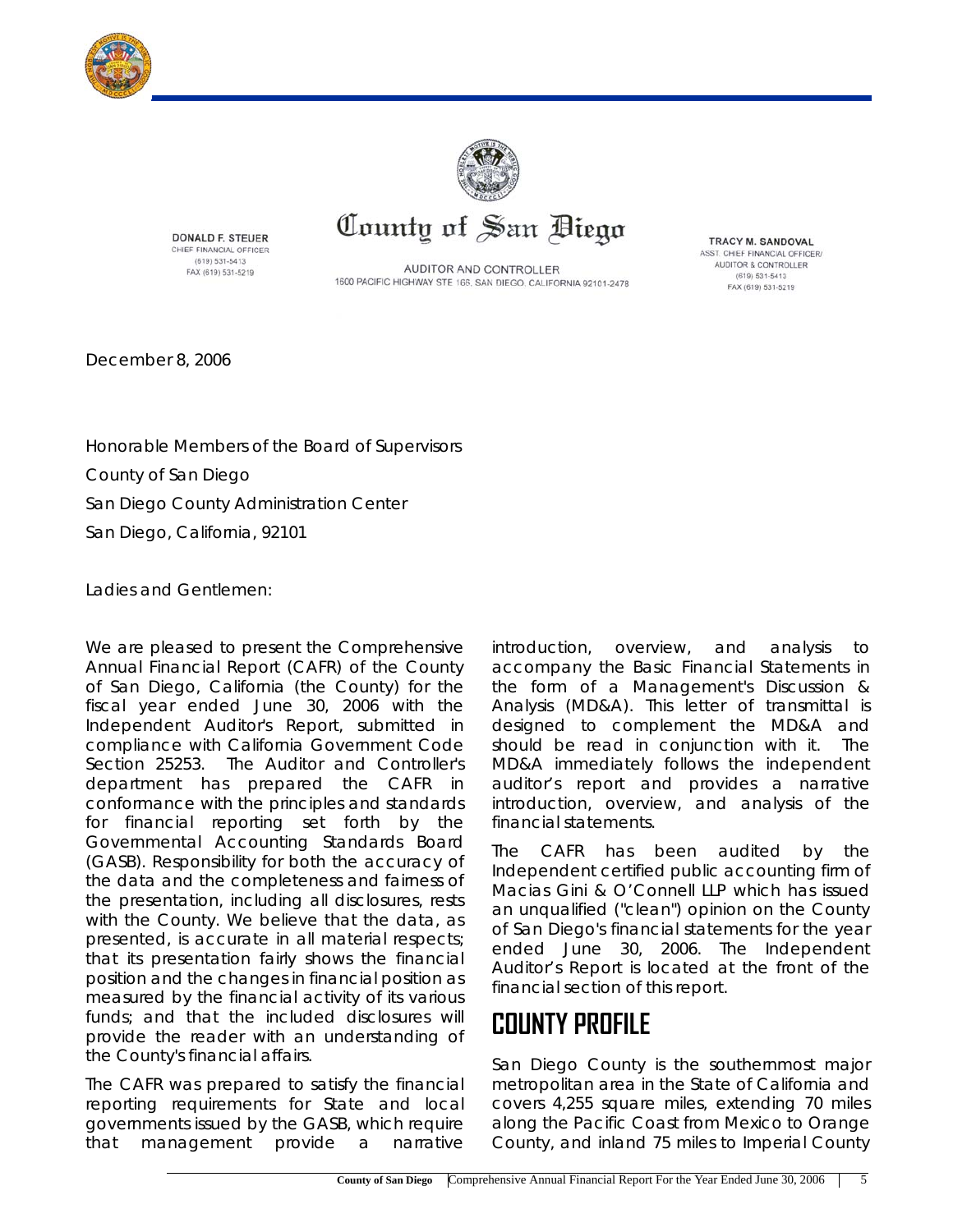

along the international border shared with Mexico. Riverside and Orange counties form the northern boundary. The County enjoys a wide variety of climate and terrain, from coastal plains and fertile inland valleys to mountain ranges and the Anza-Borrego Desert in the east. The Cleveland National Forest occupies much of the interior portion of the County. The climate is equable in the coastal and valley regions where most resources and population are located. The average annual rainfall in the coastal areas is 10 inches, so that the County is highly dependent on imported water.

The County population in January 2006 was estimated to be 3,066,820, an increase of 0.9% over the adjusted January 2005 figure of 3,039,277, and it is the third largest county by population in California behind Los Angeles and Orange counties. There are 18 incorporated cities in the County; of them, the City of San Diego is the largest, with population of approximately 1.311 million, and Del Mar is the smallest, with a population of approximately 4.5 thousand. In addition, Tijuana, Mexico, with an estimated population of 1.2 million, is a substantial urban neighbor with a shared border, workforce, and economy.

The racial and ethnic composition of the County is as diverse as its geography. According to population projections by the State of California Department of Finance, San Diego's population breakdown in 2010 will be 46% White, 34% Hispanic, 11% Asian and Pacific Islander, 6% Black, and 3% all other groups. From 1990 to 2000, the growth in the Hispanic population, 47%, significantly exceeded total County population growth of 13%. San Diego Association of Governments (SANDAG) projects that both the Hispanic and Asian population shares will continue to increase through 2030. SANDAG also projects an older San Diego County by 2030, based on statistics such as median age.

#### **COUNTY GOVERNMENT, ECONOMY AND OUTLOOK**

#### **County Government**

The County was incorporated on February 18, 1850, and functions under a charter adopted in 1933, as subsequently amended from time to time. A five-member Board of Supervisors elected to four-year terms in district nonpartisan elections governs the County. The Board of Supervisors appoints the Chief Administrative Officer and the County Counsel. The Chief Administrative Officer appoints the Chief Financial Officer and the Auditor and Controller. Elected officials include the Assessor/Recorder/ County Clerk, District Attorney, Sheriff and Treasurer-Tax Collector.

Many of the County's functions are required under County ordinances or by state or federal mandate, as County government is the delivery system for federal and state as well as local programs. The County supports a wide range of services to its residents including regional services such as elections, public health and welfare, and environmental services. The County also provides to the unincorporated areas public safety, basic community services such as planning and parks, and infrastructure such as roads and waste disposal. State and federally mandated programs, primarily in the social and health services areas, are directed to be maintained at certain minimum levels, with eligible costs subject to reimbursement according to specific guidelines; however, not all mandated costs are reimbursed.

### **Economy and Outlook**

In recent years, the County has enjoyed economic stability. For example, the unemployment rate for the County has been lower than that of the State for the last 6 years, and at July 2006 was 4.3% as compared to 5.1% for the State. Since the early 1990's San Diego County has seen an increasing diversification of economic activity and has evolved as a hub for research and development (R&D) and product manufacturing in telecommunications, biotechnology, military products, electronics and information technology.

Much of San Diego's economic strength has been derived from employment gains, commercial and industrial development and steady population growth. Looking forward, the state and federal economies are expected to grow moderately, with increases in business investment and slower growth in consumer spending. The San Diego economy is expected to grow moderately, in line with the expansion of the state and federal economies. San Diego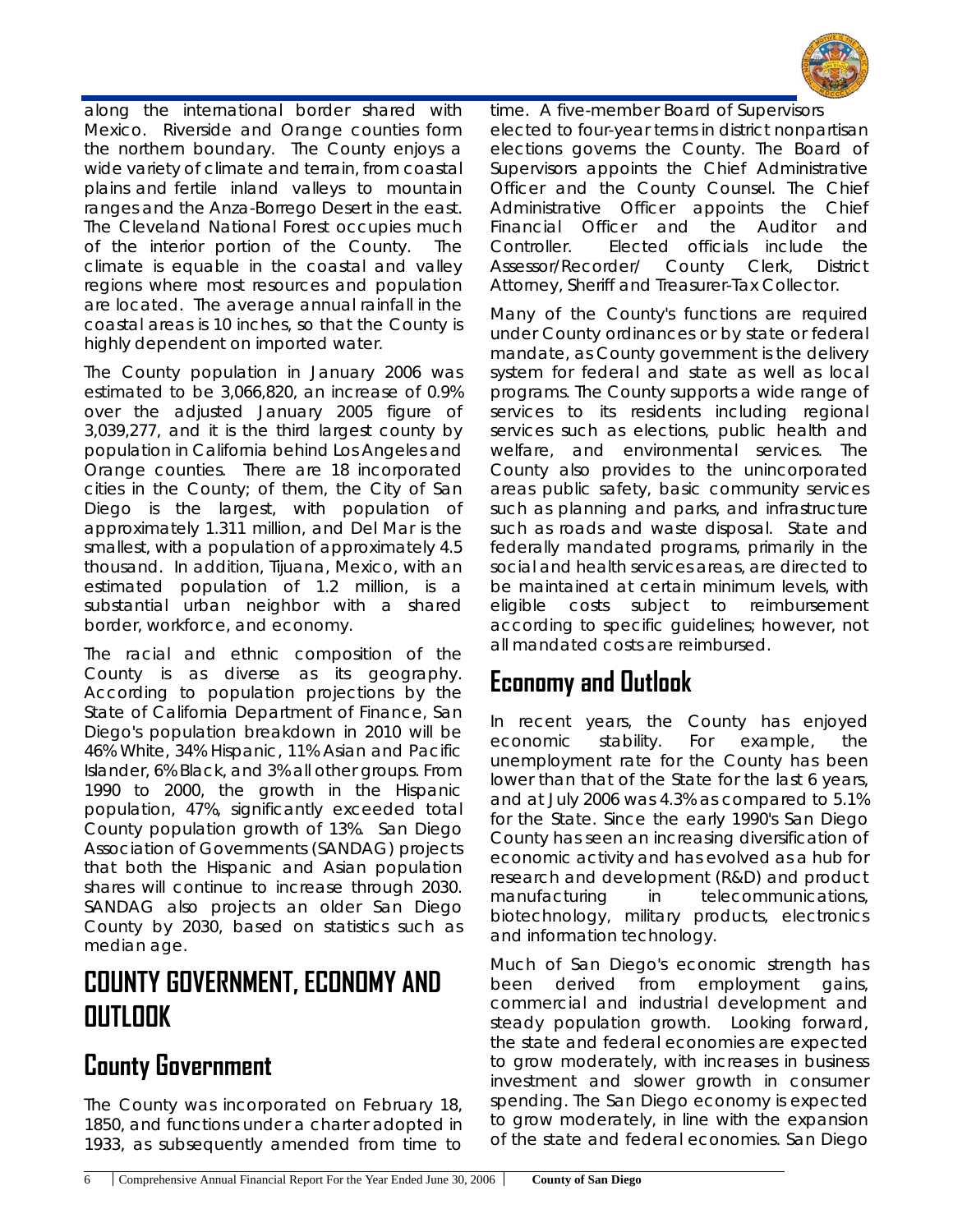

also is expected to maintain its favorable unemployment position relative to the state and nationally. Also the County is expected to regain its favorable position in relation its gross regional product versus the state and national gross domestic product.

The County's economic base consists of a significant manufacturing presence in the fields of electronics and shipbuilding, a large tourist industry attracted by the favorable climate of the region, and a considerable defense-related presence. Highlights of County employment as of July 2006 are listed below.

- Non-agricultural employment totaled 1,296,300 jobs.
- The services industry constitutes the largest employment sector and accounted for approximately 45% of nonagricultural employment, with a total of 583,100 employed.
- The wholesale and retail trade industries were the second largest, non-government sector, comprising approximately 14.8% of nonagricultural employment with a total of 191,900 jobs.
- Government accounted for approximately 16.1% of total employment and manufacturing accounted for an additional 8.0%. San Diego's military presence is anticipated to remain relatively stable. Figures for 2005 are not available. Military payrolls in San Diego have increased 9.6% annually over the prior three years (from 2001 to 2004) and procurement contracts have increased over 20% annually. This level of growth is not expected to continue; however, military payrolls and base expenditures are expected to remain stable with some growth anticipated in defense contracts. Agriculture accounted for approximately 0.83% of total employment.
- The construction and transportation sectors of employment are greatly influenced by the general health of the economy due to the fact that they serve the local market exclusively. The construction industry in particular has a significant multiplier effect on the economy as a whole. These two sectors are therefore directly influenced by the growth of population and housing. Although construction continued to benefit

in 2005 from relatively low interest rates, rising interest rates in 2006 threaten to dampen future growth. The San Diego Regional Chamber of Commerce predicts a slowdown in residential building permits, with a decrease in construction jobs, flattening housing prices, and increases in foreclosures and defaults.

• Employment growth over the next year will be led by increases in service and trade industries (i.e., biotech, telecommunications, tourism, and trade). Overall, the San Diego economy in 2006 is expected to add approximately 21,000 jobs, down slightly from 22,000 in 2005. However, as of August 2006, San Diego added only 6,000 jobs.

County revenues based on the local economy such as property taxes, sales taxes, and charges for services have benefited from the region's strength. For example, new real estate construction plus active resale markets over the last 6 years have resulted in an increase of 87% in the assessed value of property subject to property taxes (net of exemptions). Going forward, real estate markets are expected to remain stable and growth will moderate. In addition to conditions of demand and supply, real estate market activity is also affected by interest rates. Although Mortgage rates increased in 2005 and 2006, they are still low by historical standards. There is, however, uncertainty about the direction of key interest rates for the second half of 2006 and for 2007.

Based on the California Association of Realtors' Housing Affordability Index, San Diego's housing affordability, a measure indicating the average household's ability to afford a median-price home, stood at 9% for December 2005. This figure compares to 14% for California and 49% for the nation. Transportation demands and traffic congestion will affect the current and future quality of life, given suburban residential growth and business expansion, such as the gaming industry, outside city centers on formerly rural and agricultural land.

# **GENERAL MANAGEMENT SYSTEM**

The General Management System (GMS) is the formal comprehensive guide for planning, implementing, monitoring and rewarding all functions and processes of County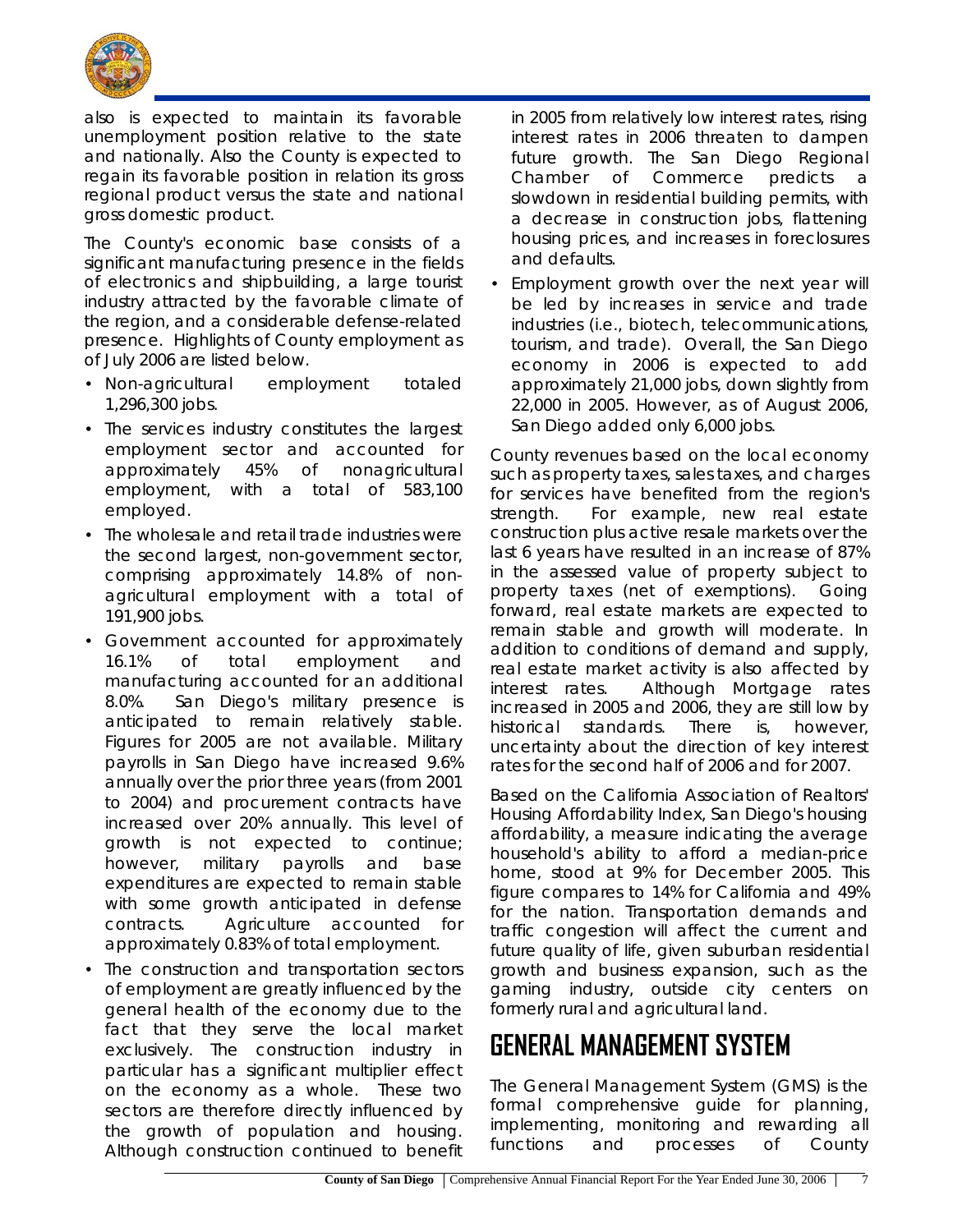

Government. The GMS establishes good business practices and fiscal discipline, both of which are essential to achieve the County of San Diego's vision, "A County Government that has earned the respect and support of its residents." The purpose of the GMS is to optimize the efficient application of resources in the delivery of services to our residents. These resources include not just taxpayer dollars, but all San Diego County assets, including our unique natural and cultural resources, the expertise and creativity of County employees, and the informed interest of County residents. The idea behind the GMS is straightforward: County government will be able to provide superior services if it sets sound goals and applies strong management principles to achieve those goals.

The County has an annual budget of more than \$4.3 billion and almost seventeen thousand employees who serve about three million residents spread over more than 4,000 square miles. Coordination, fiscal and operational discipline, and shared commitment are vital. The GMS facilitates and organizes the goal setting process. The GMS then links goal setting and long-range planning and resource allocation to goal attainment, which includes monitoring, evaluation, cooperation, motivation, and recognition. The GMS helps ensure that County employees adhere to core principles, promoting a culture that values our employees, partners, and customers and institutionalizes continuous improvement and innovation.

The GMS process begins with a long-range, fiveyear strategic planning process. This is followed by the short-term, two-year operational planning process, which encompasses the budget process and wherein each department's strategic objectives and resources allocated to achieving them are detailed. Monitoring and control take place throughout the year. Evaluation mechanisms are used to ensure that goals are tracked, plans followed, and risks identified. Functional threading maximizes efficient use of personnel and material resources by coordinating staff and linking the functions they perform. Motivation, rewards, and recognition encourage continuing progress by rewarding those who meet and exceed goals. The system

completes a full circle in a fiscal year and begins again with a review of the Strategic Plan and development of a new Operational Plan.

County management defines and communicates GMS objectives. Lines of authority flow from the Board of Supervisors to the Chief Administrative Officer (CAO), Assistant CAO (ACAO), and the five Group General Managers/Deputy CAOs. These senior managers supervise appointed department heads, from whom authority flows down to line staff. Despite the crucial role of management, the success of the GMS depends on strong and effective leadership at all levels of County service. Every County employee is expected to help set goals, strive to achieve them, and be rewarded for achievement.

The GMS helps ensure that sound planning, preparedness, and improvement become permanent organizational ethics. With the GMS as a guide, the County continues to use strong fiscal management practices, while remaining focused on providing superior services to County residents. The principles and procedures outlined by the GMS are meant to apply to every County function on an ongoing basis.

# **STRATEGIC AND OPERATIONAL PLANNING (BUDGETARY) PROCESS**

As noted above, a five-year Strategic Plan is updated annually to provide long-term direction to County managers and staff. Each fiscal year a two-year Operational Plan is prepared and details each department's strategic objectives and the resources required to achieve them. The Operational Plan is monitored regularly and is linked to the GMS system of rewards and recognition. The annual Line-Item Budget incorporates the first year of the Operational Plan and is formally adopted by the Board of Supervisors pursuant to Government Code 29000 et seq. During the year, departments may request budget adjustments for new and existing programs. In addition, the Chief Administrative Officer reviews the status of the County's performance against budget in a quarterly status report to the Board of Supervisors.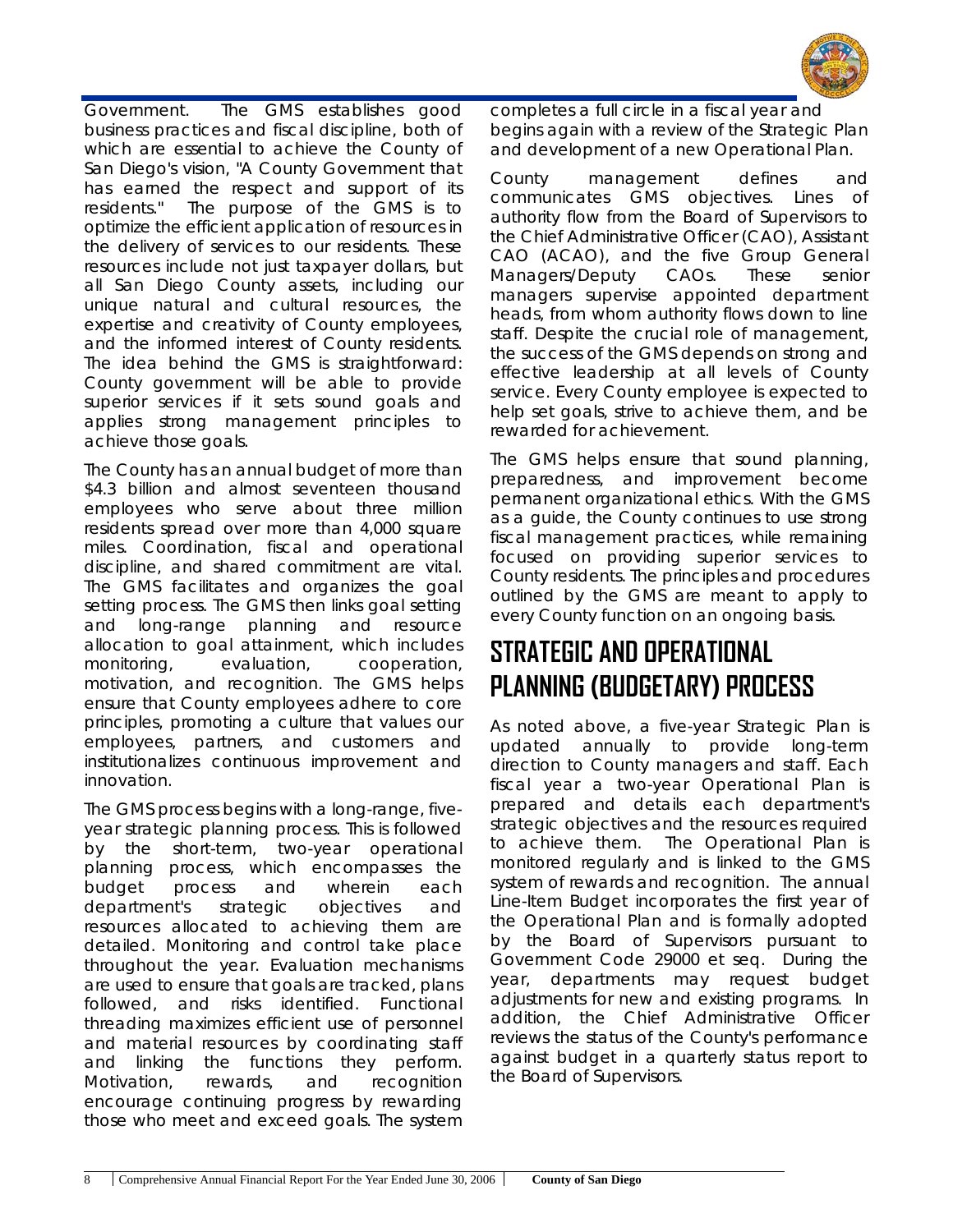

### **FINANCIAL (BUDGETARY) POLICIES**

Government Code Sections §29000 through §30200 provide the statutory requirements pertaining to the form and content of the State Controller's prescribed Line-Item Budget. Government Code Section 29009 requires a balanced budget in the proposed and final budgets, defined as "the budgetary requirements shall equal the available financing".

The County has the following financial policies that serve as guidelines for the budget process:

### **Administrative Code**

Sections 115-117: The Chief Administrative Officer (CAO) is responsible for budget estimates and submits recommendations to the Board of Supervisors.

#### **Board of Supervisors Policies**

A-91 Mid-Year Budget Changes: All mid-year General Fund savings and over realized revenue identified by County departments will be used to offset net County costs of the appropriate program. In addition, all letters to the Board of Supervisors will include a standardized statement of costs necessary to implement the recommendations submitted for actions, and a justification of the need for the proposal to be addressed outside the annual process, where competing needs could be evaluated.

B-29 Fees, Grants, Revenue Contract: Provides a methodology and procedure to encourage County departments to recover full cost for services whenever possible.

B-51 Grants, Awards & Revenue Contracts: Requires County departments to certify in writing that a proposed activity or project funded primarily by the State or federal government would be worthy of expending County funds if that outside funding were not available.

M-26 Legislative Policy: Long-Term Financing of Local Agencies: Calls on the Legislature to redress inequitable State funding formulas.

### **Administrative Manual**

0030-13 Budget Program/Project Follow-Up: Sunset dates will be placed on programs intended to have limited duration, and related staff and other resources will not be shifted to other activities without the Board of Supervisors' approval.

0030-14 Use Of One-Time Revenues: One-time revenue will be appropriated only for one-time expenditures such as capital projects or equipment, not to ongoing programs.

0030-17 General Fund Reserves: Provides a plan for the maintenance and ongoing enhancement of a General Fund reserve. This reserve would provide a source of funds for long-term extraordinary events and enhance the County's position with rating agencies.

0030-18 Transfers Of Excess Cash Balances To General Fund: Provides for transfer of excess cash balances to the General Fund from funds within the County's area of financial and cash management which contain earnings or moneys in excess of those funds' requirements.

0030-19 Revenue Match Limitation: Revenue matches will be limited to the mandated level unless clear justification is provided which results in a waiver of this policy by the Board of Supervisors.

0030-22 Revenue Management: Chief Financial Officer and Auditor and Controller are responsible for reviewing and evaluating revenues from all sources in order to maximize these revenues within legal provisions and to institute internal controls and systems to be used by departments to estimate, claim, and collect revenues.

### **STRATEGIC INITIATIVES AND ACHIEVEMENTS**

San Diego continues to adjust to the following significant external events of the last few years:

• The failure of State government to develop a viable long-term solution to its budget imbalance remains a risk to funding and stability of County programs, since State aid is the primary source of County revenues. Although, according to the California Legislative Analyst's Office ("LAO") the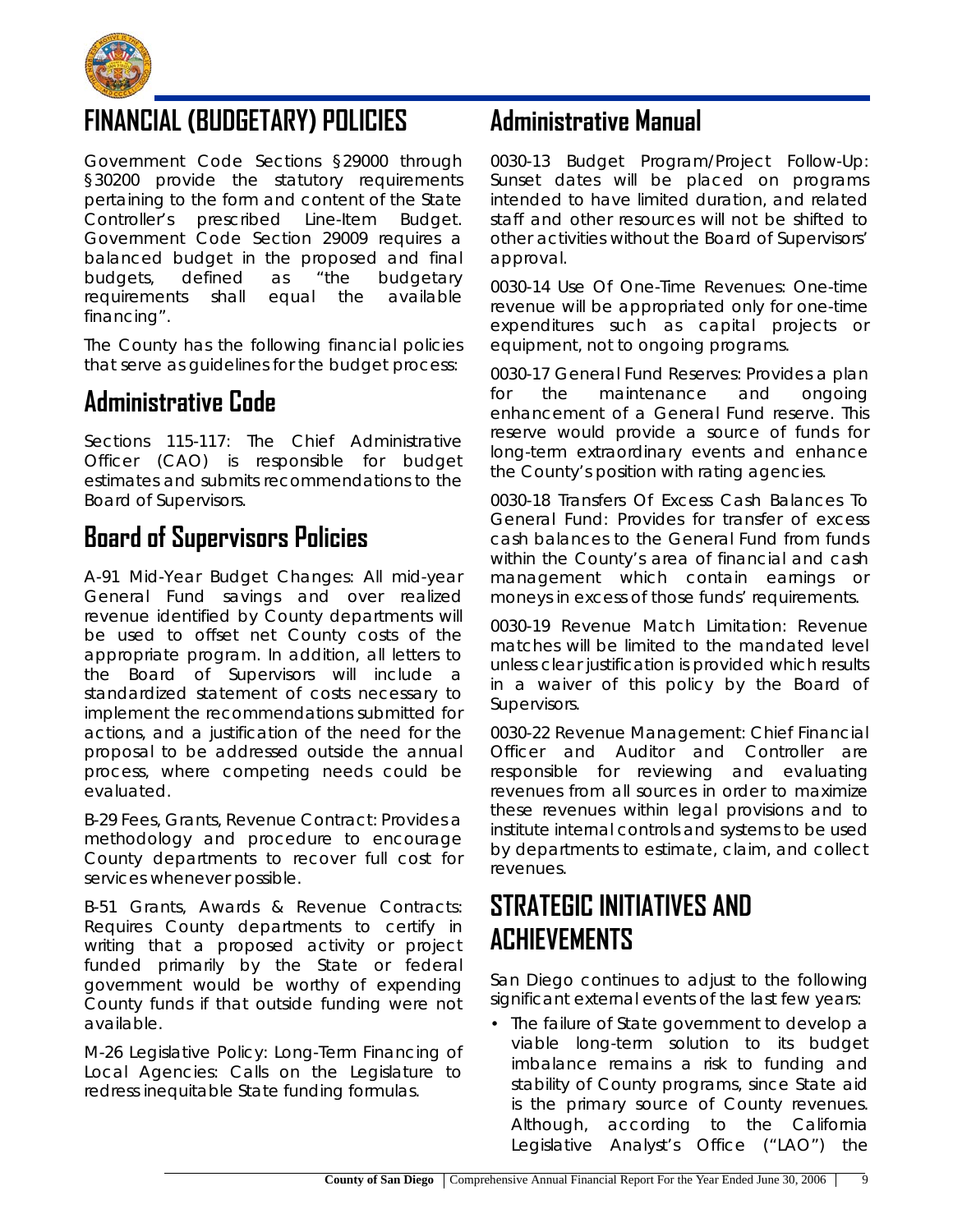

California economy has improved, the budget still relies on one-time spending such as debt issuance and has a structural operating shortfall. Risk and uncertainty surrounding State support to local governments for mandated as well as discretionary programs persisted throughout Fiscal Year 2005-2006 and is expected to remain.

• The September 11, 2001, terrorist attacks and ensuing domestic and international Wars on Terrorism continue to color all public safety and emergency preparedness efforts of local government. During the fiscal year, San Diego County coordinated the Countywide Homeland Security Exercise and Evaluation Program through the Office of Emergency Services. The Office of Emergency Services also administered \$9.2 million in State Homeland Security grant funds provided to County departments, fire protection districts and the incorporated cities for protective equipment, training and exercises to respond to terrorist incidents.

In spite of the events in the external environment, County government continues to follow the map of the five-year long-term Strategic Plan developed within the discipline of the GMS. The County's Strategic Plan defines broad organization-wide goals as Strategic Initiatives, which help prioritize specific 'frontline' County efforts and programs. The Strategic Initiatives are:

#### **KIDS**

Improve opportunities for children.

#### **THE ENVIRONMENT**

Promote resource management strategies that ensure environmental preservation, quality of life, and economic development.

#### **SAFE AND LIVEABLE COMMUNITIES**

Promote safe and livable communities.

The Strategic Plan also recognizes that maintaining operational excellence is what enables us to accomplish our Strategic Initiative goals. Key Required Disciplines of operations include:

- Fiscal Stability
- Customer Satisfaction
- Regional Leadership
- Skilled, Competent Workforce
- Essential Infrastructure
- Information Technology
- Accountability/Transparency
- Continuous Improvement

Within the structure of the two-year operational planning process, the County plans for and attains interim progress toward achievement of the Strategic Initiatives. Some of the significant steps of the last year were:

#### **KIDS**

- Promoted the well-being and the selfsufficiency of families through success in the child support program. Over a five-year period, the amount of undistributed child support collections was reduced from \$7.0 million to less than \$1.0 million, a significant accomplishment resulting in more timely financial support to families.
- Provided alcohol and drug treatment with the result that 251 (75%) adolescents successfully discharged from care, completed high school or the equivalent or were enrolled in an educational setting.
- Through rehabilitation and education the Probation Department ensured that 97% of juvenile offenders placed on informal supervision did not re-offend.
- The County Library opened two new libraries in Bonita-Sunnyside and Campo-Morena and expanded programs in its diverse communities. Some examples are Teen Councils, library cards for foster children, and Noche de la Familia.
- Developed a new program to hire at-risk youth to provide them with job skills and training, and potentially a career path at the County.
- Introduced a youthful offender intensive supervision pilot program to reduce substance abuse and increase employment; preliminary results show a 50% increase in employment rates.
- Immunized 2,200 (89%) children to prevent the spread of childhood communicable diseases.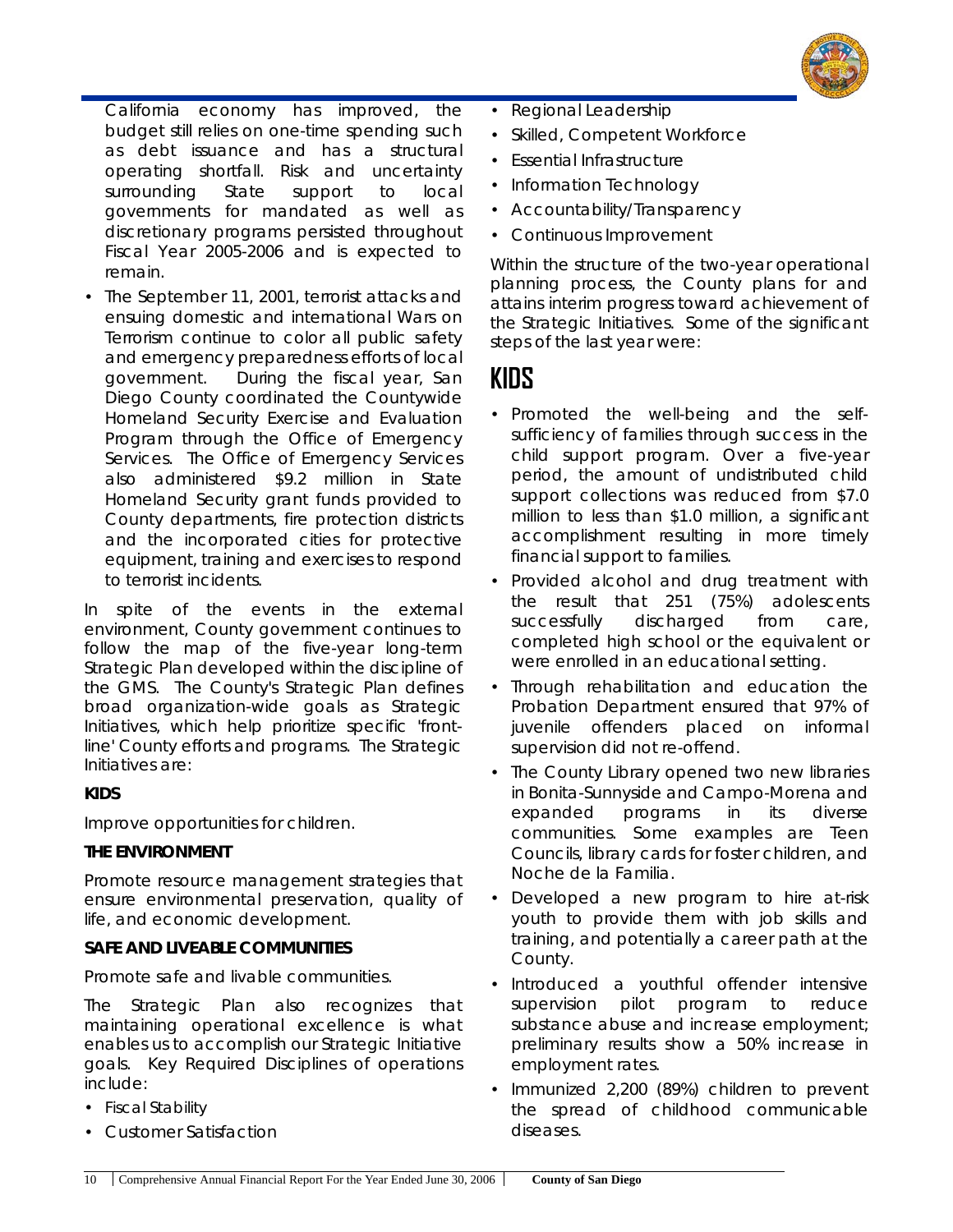

- Assured that kids have access to health care by enrolling 1,000 eligible children in publicly funded healthcare programs.
- Increased the self-sufficiency of 4,320 parents (90% per month) who got jobs, exited cash assistance, and stayed off for at least six months.

# **THE ENVIRONMENT**

- Preserved 344 acres of Multiple Species Conservation Program (MSCP) land and open space for the enjoyment of our current residents and future generation.
- Created spaces that allow for increased distribution and habitat conservation for our biologically significant and diverse species, and managed 275 miles of trails over 40,000 acres of park land open space, and over 60 facilities.
- Developed intergovernmental agreements with the Viejas Band of Kumeyaay Indians, San Pasqual Band of Mission Indians, Santa Ysabel Band of Diegueno Mission Indians, La Posta Band Band of Mission Indians, and Barona Band of Indians to mitigate the environmental and infrastructure impacts of new casinos or casino expansion on the surrounding communities.
- Managed the Indian Gaming Special Distribution Fund Grant Program, which resulted in over \$8.3 million for public safety and road improvement projects.
- Completed a stormwater Report of Waste Discharge and Long-term Effectiveness Assessment which provided extensive review and analysis of existing water protection programs.
- The federal Environmental Protection Agency (EPA) confirmed the San Diego County Air Pollution Control District has the most improved ozone air quality of any other area in the country.
- Examined the Land Development Permit Process and reduced the amount of time by 35-50% for the environmental review process associated with discretionary permitting.

## **SAFE AND LIVEABLE COMMUNITIES**

- The Sheriff led the Deoxyribonucleic Acid (DNA) Steering Committee established to implement Proposition 69, the DNA Fingerprint, Unsolved Crime, and Innocence Protection Act. Over 17,000 DNA samples were collected from convicted offenders and juvenile probationers.
- The District Attorney secured convictions in 94% of felony cases. PSG departments partnered with local and federal law enforcement agencies on anti-gang operations. These operations used proactive narcotics and gang investigations to remove dangerous gang members from the community, for drug offenses, before they could commit more violent crimes.
- In efforts to monitor sex offenders, the Sheriff ensured that 97% of sex offenders were in compliance with registration and reporting requirements. Through the Probation Department, sex offenders participated in a pilot Global Positioning System (GPS) monitoring program which tracks them seven days a week, 24 hours a day.
- A pilot Multiple Conflicts Office was created to represent indigent persons in a costeffective manner.
- The Office of Emergency Services (OES) successfully coordinated the largest full scale terrorism exercise ever conducted in San Diego County. The exercise tested the communication and coordinated response ability of emergency personnel from all 18 cities in the County and State and federal agencies.
- OES completed a Recovery Plan for San Diego County to ensure the County is sufficiently prepared to help citizens recover from a disaster.
- An innovative program was implemented in which Girl Scouts distributed Family Disaster Plans to earn merit badges. Plans were distributed to over 15,000 households.
- The passage of the Vector Benefit Assessment Fee further protected our residents from West Nile virus, Hanta Virus and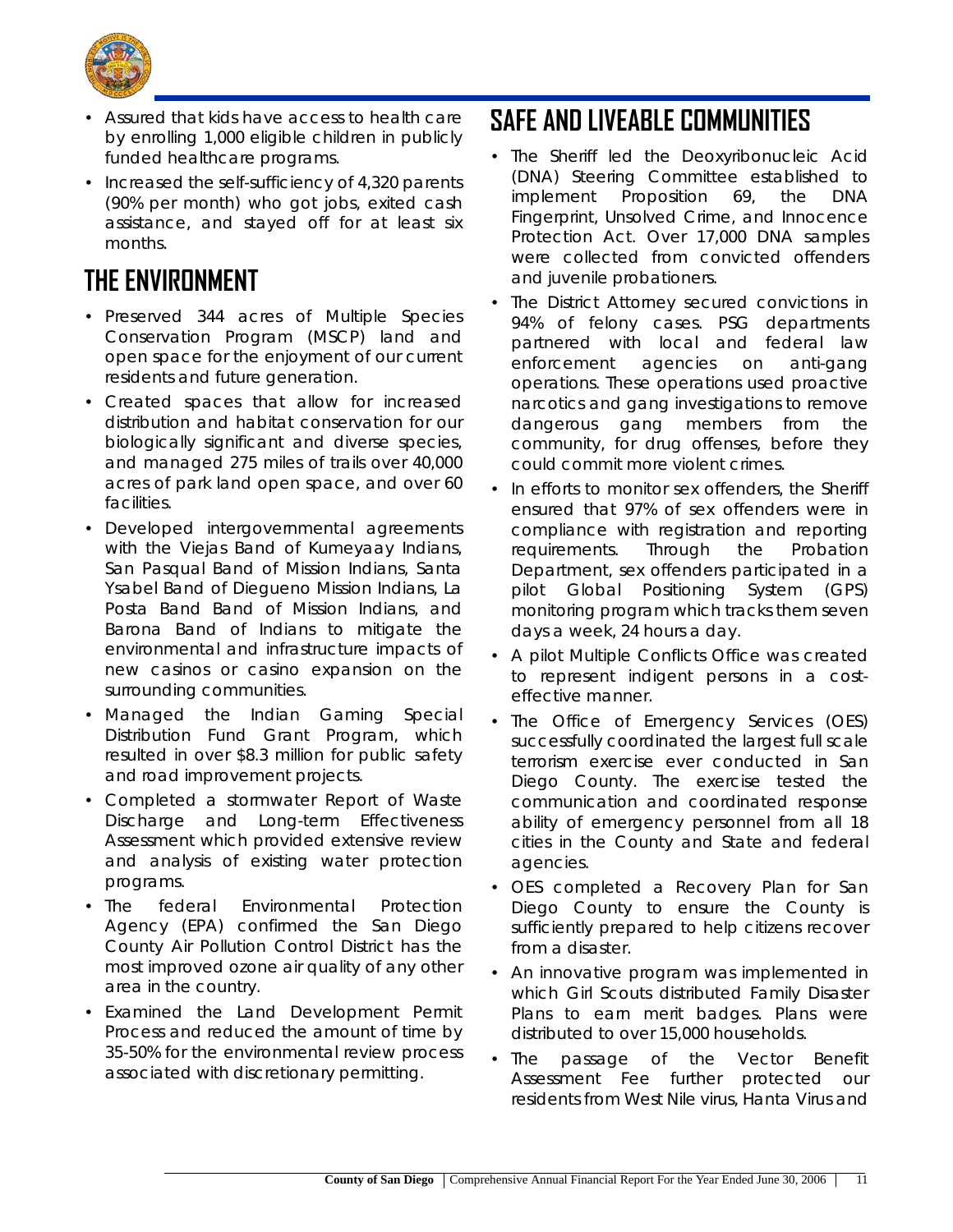

Dengue Fever and allowed us to expand our current rat control program and on-line reporting services.

- The Land Use and Environment Group implemented a new Fire Services Program that has provided much-needed funding to 16 fire agencies covering 39 fire stations, which will protect open space, our neighborhoods and homes. Besides directly helping to reduce loss from fire, this funding should also help to increase Insurance Services Office (ISO) ratings, eventually reducing residents' cost of fire insurance.
- Used 100% of a \$7.8 million grant to remove 273,000 dead, dying, and diseased trees, which further protected our residents and improved evacuation corridors for residents in the backcounty.
- Enrolled and trained 50 community healthcare providers on the County's new web-based disease reporting system to enhance the County's public health surveillance, investigation, and response capacity.
- Provided SanGIS Information at no cost to the public to ensure geographical information is available to the wildest audience possible.
- Responding to public demand for fair and transparent elections, the Registrar of Voters successfully conducted five elections providing access to polls for all voters and provided voting information in four languages.
- Provided housing assistance to 10,800 families and conducted inspections for federal quality standards and fraud reviews. Federal community development programs supplied funding for improvements in parks, senior centers, and affordable housing projects.
- The Department of Animal Services participated in two major animal rescue efforts, Hurricane Katrina dog rescue and reunification with owners and the Border Puppy Task Force, a multi-agency effort that rescued unhealthy and under-aged puppies being smuggled into the County.

#### **CERTIFICATE OF ACHIEVEMENT**

The Government Finance Officers Association of the United States and Canada (GFOA) awarded a Certificate of Achievement for Excellence in Financial Reporting to the County for its Comprehensive Annual Financial Report (CAFR) for the fiscal year ended June 30, 2005. In order to be awarded a Certificate of Achievement, a government must publish an easily readable and efficiently organized CAFR. This report must satisfy both generally accepted accounting principles and applicable legal requirements.

A Certificate of Achievement is valid for a period of one year only. We believe our current comprehensive annual financial report continues to meet the Certificate of Achievement Program's requirements and we are submitting it to the GFOA to determine its eligibility for another certificate.

# **OTHER AWARDS AND RECOGNITIONS**

Even with the financial and environmental challenges of Fiscal Year 2006, the County was recognized for many activities that highlight progress in the Strategic Plan Initiatives. County programs received awards for operational and service delivery achievements, technological innovations, and prudent fiscal management.

- For the second year in a row, the County of San Diego dominated the annual Achievement Awards contest held by the National Association of Counties (NACo) for programs that save taxpayer dollars and provide valuable services to the public. The County won 41 awards in the 2006 Achievement Awards Program held by NACo for such accomplishments as Computers for Self-Sufficiency, Ethical and Legal Standards Program, Fire Safety and Fuels Reduction Program, Community Protection and Evacuation Plan Program, Safety First Program, New Kids-Oriented Web Page, and Manager's Development Institute.
- The Government Finance Officers Association of the United States and Canada (GFOA) recognized the County with the *Distinguished Budget Presentation Award* for the 2005-06 & 2006-07 Operational Plan.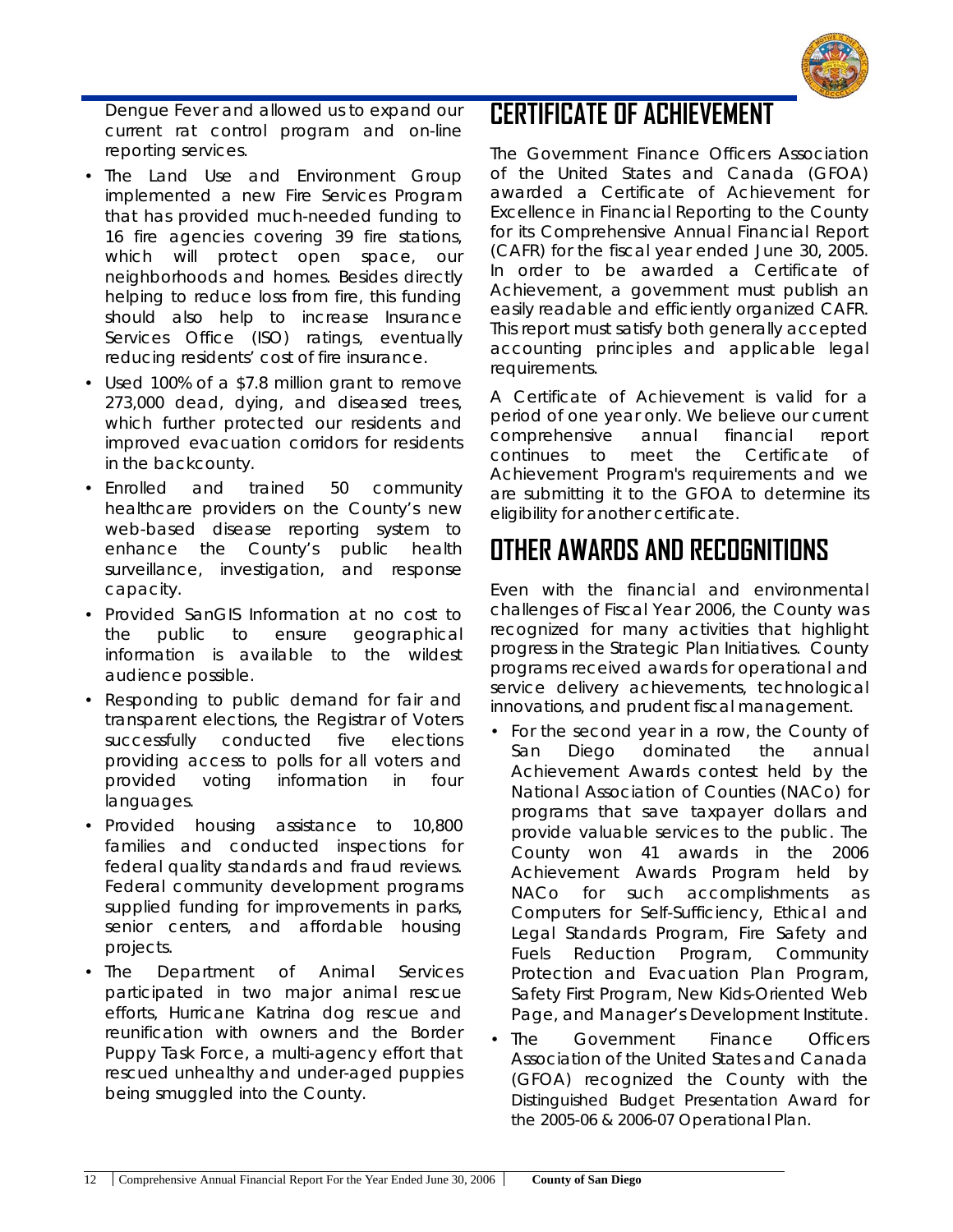

- San Diego County again won a prestigious Challenge Award and several Merit Awards from the California State Association of Counties (CSAC) for 2005. San Diego County's Library system won the Challenge Award - one of only 10 Challenge Awards given statewide (out of 234 entries) - for its Amazon Wish List program, which makes it easier for Library supporters and Friends groups to donate appropriate and needed materials to the County's libraries. The three County programs selected for CSAC Merit Awards include the Animal Euthanasia Reduction Program (Animal Services), the Aging Summit (Health and Human Services Agency), and the District Attorney's CalWorks fraud reduction program known as Project 100%.
- American Farmland Trust, a national program dedicated to protecting the nation's farm and ranchhands, has featured the County's new website dedicated to the San Diego Farming Program. The Trust described the new website as a "comprehensive resource for farmers and as a model for other urban counties." The website is at *www.sdfarmingprogram.org*.
- The General Services Fleet Management Division received recognition in two nationwide award programs this fiscal year. The County's Fleet Management division placed second in Fleet Equipment Magazine's "100 Best Fleets" recognition program. The list recognizes top performing organizations based on accountability, utilization of technology, staff collaboration and recognition, creativity, vehicle maintenance efficiency, and operational cost. There are 36,000 fleet departments nationwide and 250 were considered for the award. Fleet Management also received two of five Best Practices awards presented at the 8th California Fleet News National Fleet Management Conference. San Diego County was recognized for its Standardized Fleet Vehicle Program and application of the County's General Management System in fleet operations.
- The Hazardous Materials Division (HMD) of the Department of Environmental Health was recognized by the California Certified Unified

Program Agency (CUPA) Forum Board as the Outstanding Certified Program Agency for 2005. HMD regulates over 12,000 businesses in San Diego County and performs inspections to verify compliance with laws and regulations related to hazardous materials, hazardous waste, medical waste, and/or underground storage tasks.

- The County's Housing and Community Development Department, operating as the County's Housing Authority, was rated as a "High Performer" by the U.S. Department of Housing & Urban Development (HUD), for the fourth year in a row, based on excellence in its administration and operation of the County's Section 8 Rental Assistance Program which provides Section 8 Assistance to more than 10,400 families in the unincorporated area of the County, as well as 13 incorporated cities.
- The County Television Network (CTN) received a record nine "Emmy" Awards from the National Academy of Television Arts and Sciences (NATAS), Pacific Southwest Chapter, during Fiscal Year 2005-2006, competing against programs produced by commercial television stations, as well as by other government access cable stations. The Department of Media and Public Relations also won 12 awards from the National Association of Telecommunications Officers and Associates (NATOA) for various CTN programs, including second place in the nation for overall excellence in government programming.